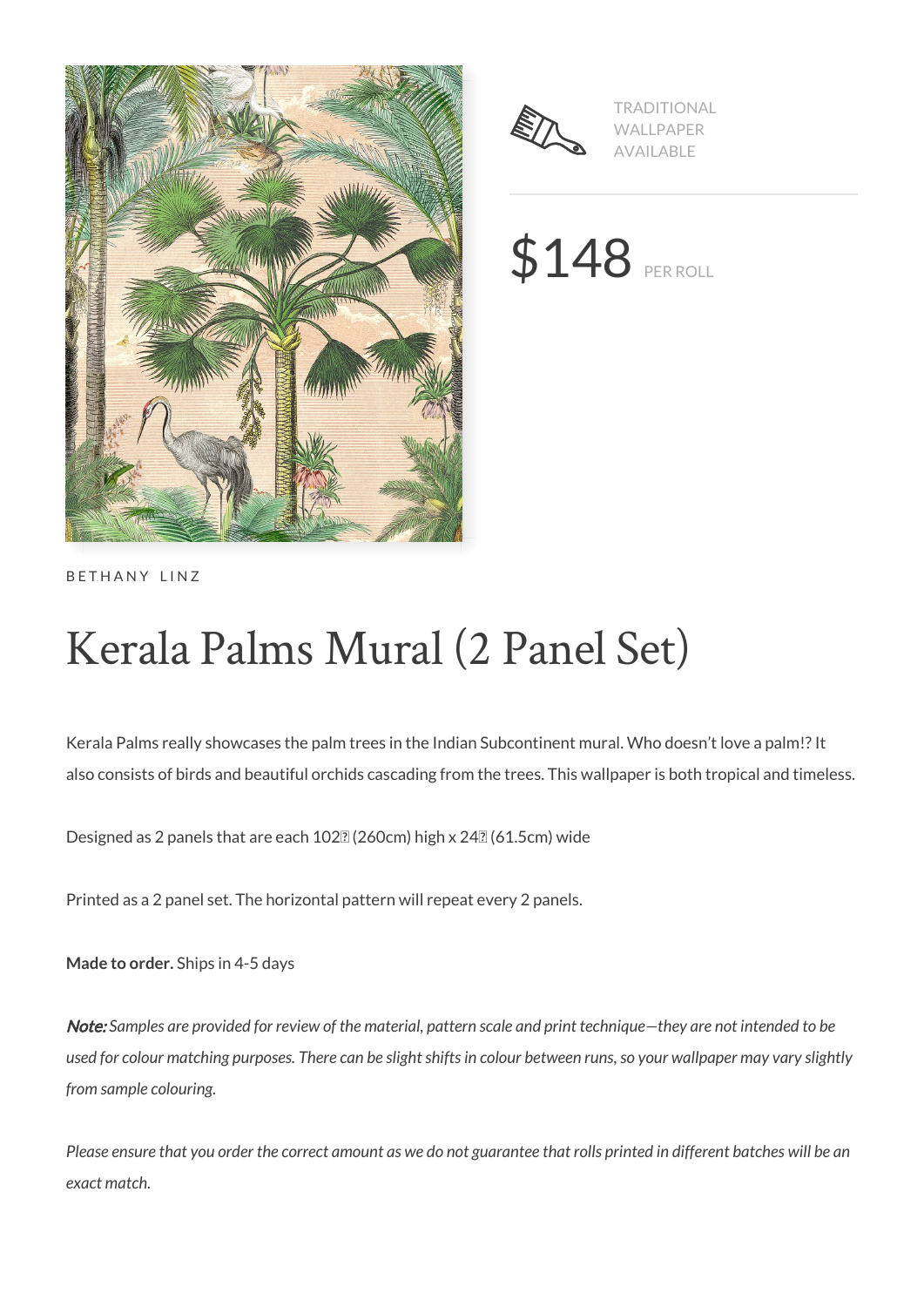

### BETHANY LINZ

.

Bethany Linz is an Australian artist and textile designer who launched two collections with Milton & King as well as two new cactus designs. Aged With Grace is a collection inspired by old hand-painted murals. Hence, they feature how these works of art seem to grow even more beautiful over the years. The aesthetic is tropical yet rustic. Young At Heart is Bethany's first kids collection. The focus here is on educational wallpaper as well as simply playful and cheerful wallpaper. Both of these collections of wallpapers and fabrics concern time. However short or however long, there is beauty to behold. Shop for Bethany Linz's wallpapers and fabrics and enrich your space. [Read More....](https://www.miltonandking.com/blog/who-is-bethany-linz/)

### ADDITIONAL INFORMATION

If you are searching for baroque wallpapers in Australia? Then you can rest easy as you have found what you are looking for! Our exclusive wallpaper collections are manufactured on a high quality, luxurious wallpaper base with all the precision and care you would expect from a global wallpaper producer. Created to pack an interior design punch, our designer wallpapers are unique as they are exclusive. Combined with superior customer support and quick delivery times throughout Australia.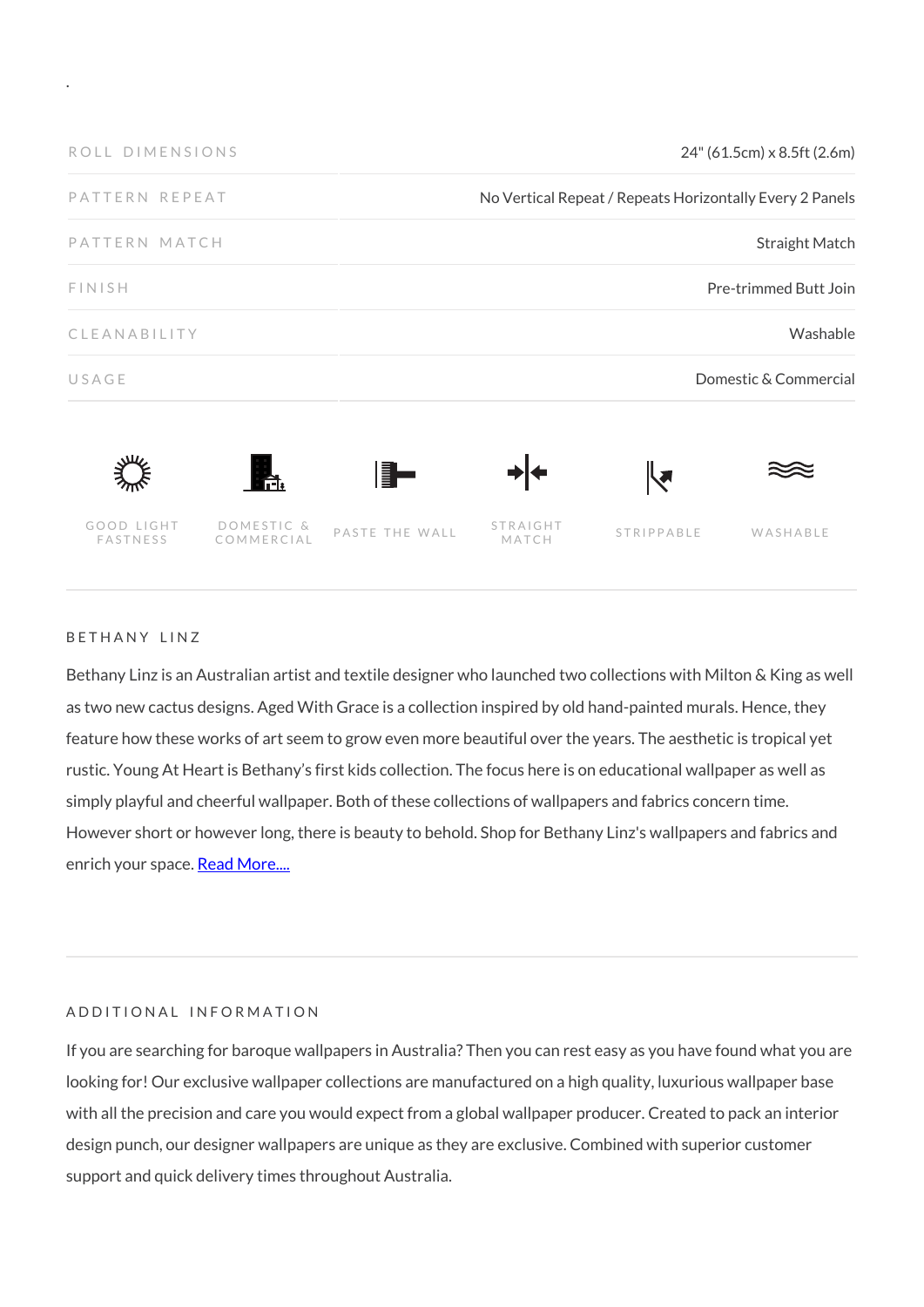# **Non-woven wallpaper advantages**

The most user-friendly wallpaper on the market.

Sourced from FSC Certified Forests and printed with water-based ink. Milton & King Luxury Wallpapers are earth friendly, and totally 100% vinyl-free.

Breathable – Our high quality wallpapers are breathable, helping them endure mould and mildew conditions. Thus, perfect to decorate bathrooms, kitchens and laundries.

Paste-The-Wall – Made from both natural and non-porous synthetic fibres. These non-woven wallpapers will not absorb moisture from the adhesive. Simply apply the paste directly to the wall. The paper will not expand or contract with no booking time required.

The wallpaper rolls are finished precisely to have no overlap. Meaning the panels simply butt up to each other for ease of installation.

Cleanable – Dirt, dust and other marks can be simply cleaned using a damp cloth with soapy water.

Durable – These designer wallpapers are also heard wearing and tear-resistant. This is a great advantage as the wallpapers will not get torn during installation or removal.

Easy to Remove – Once completely dry, our high quality wallpapers will come off easily. It should come down in full sheets with no need for the dreaded steamer or water. Without causing any damage to the walls upon their removal

Roll Size – 61.5cm wide x 10m long. Our rolls are the equivalent to a US double roll providing 6 square metres per roll.

### CERTIFICATIONS

# **This wallpaper has obtained the following Fire and Flammability classifications.**

#### **North America**

"Class A" for ASTM Designation E84-15a. Comparable to UL 723, ANSI/NFPA No. 255 & UBC No. 8-1.

#### **Building Codes Cited:**

National Fire Protection Association, ANSI/NFPA No. 101, "Life Safety Code". International Building Code, Chapter 8, Interior Finishes, Section 803.

# **Australia & New Zealand**

"Group 1" for AS/NZS Standards: AS/NZS 3837:1998